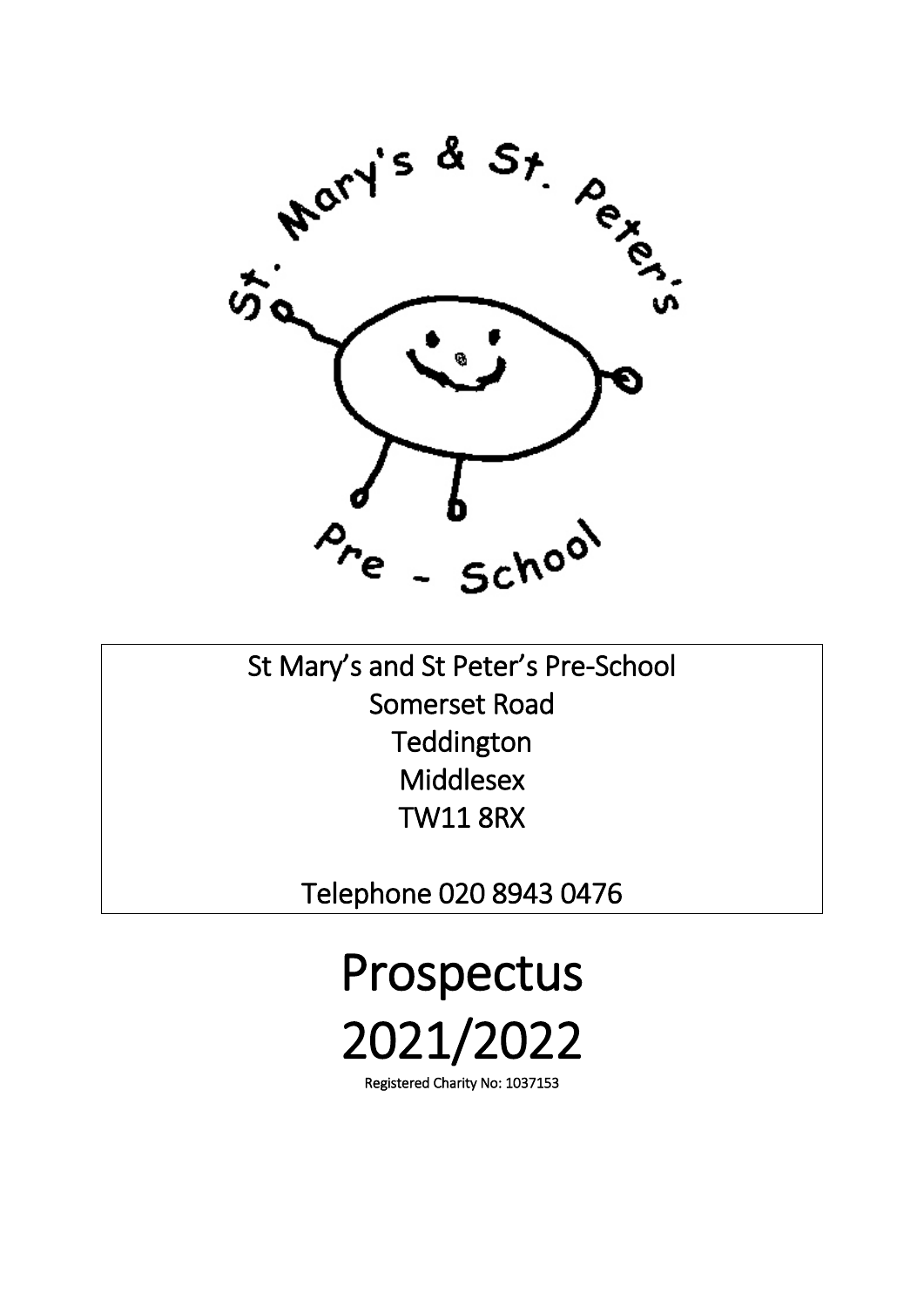# Our aim

For every child to feel happy, safe and secure and develop a wide range of skills that will help them reach their full potential. To achieve this, we provide a well-resourced and stimulating learning environment, where children can build on what they already know and can do and move onto the next stage of their education with confidence.

# About Us.

The Pre-School is housed is self-contained accommodation in the grounds of St. Mary's and St. Peter's C E Primary School. The Pre-School is a registered charity run by a management committee of school governors, teaching staff and parents. A highly qualified and experienced staff team run the group at a ratio of 1 adult to 8 children.

The group is for children of 3-4 years old for 5 sessions attendance each week during term time. We offer two separate daily sessions with places for 24 children to attend each session. Each session is for 3 hours 10 minutes.

| Morning session:   | $8.50$ am $-12.00$ pm |
|--------------------|-----------------------|
| Afternoon session: | $12.20$ pm $-3.30$ pm |

The Pre-School is a sessional term-time only setting so does not offer the government's 30 hours' childcare offer for working parents of 3 and 4 year olds. Parents are able to claim the universal Early Education funding of up to 15 hours per week.

# Admissions

You can register an interest in the group at any time by telephoning the main school number or completing a registration of interest at [www.smsponline.co.uk](http://www.smsponline.co.uk/) Details will be kept on a file until the Easter before your child would be ready to start Pre-School, when you will be sent an application pack. Your child will be part of a year group of children who are 3 by the start of the Autumn term. You can view a virtual Pre-School tour visit on the school website.

The Pre-School enjoys popularity within the local community and regularly demand outstrips availability. The Pre-School admissions policy follows the Local Authority criteria:

- 1. 'Looked After' children/ or children with a Statement of Special Educational Need.
- 2. Children who have an exceptional medical or social need requiring attendance at this pre-school rather than any other pre-school. Such needs must be supported, at the time of application, by reports or letters from suitable professionals such as GPs, consultants or social workers. Circumstances cannot be taken into account unless information is provided at the time of application and failure to provide such information at that stage may therefore affect whether or not the children are allocated places at the pre-school. All information submitted will be regarded as confidential.
- 3. Children who have siblings in the main school at the time of admission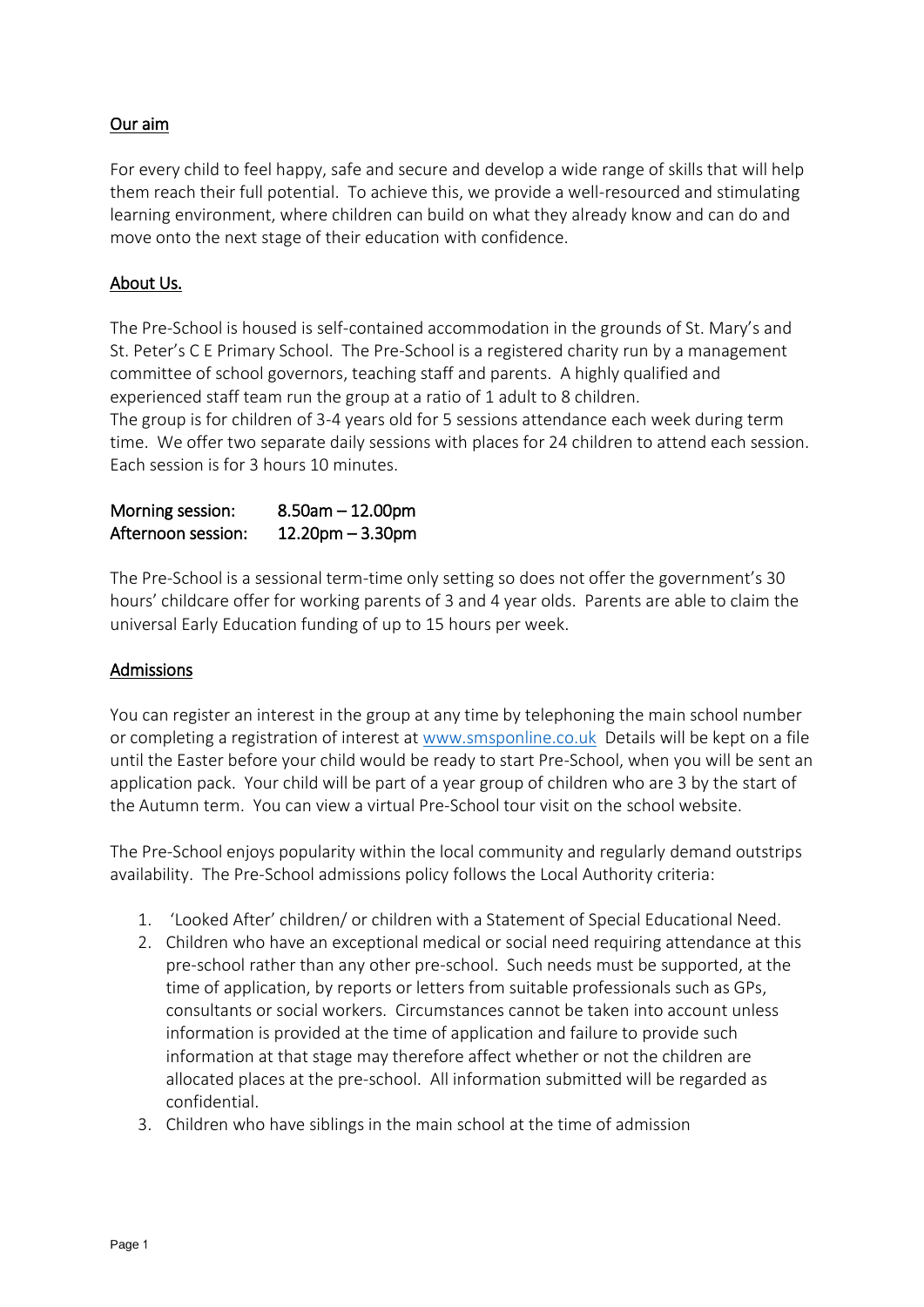- 4. Staff members who have been employed at the school two or more years at the time of application and will continue to be employed at the school at the point of admission or the member of staff is recruited to fill a vacant post for which there is a demonstrable skill shortage.
- 5. Children living closest to St Mary's & St Peter's, measured by the shortest route by road or maintained footpath, accompanied as necessary, from the middle (the "seedpoint) of their home to the nearest pedestrian school gate either Somerset Road or the nearest one of the Church Road gates. Accessibility of private or public transport will not be considered. All distances will be measured using a computerised Geographic Information System (GIS).

### Allocations for morning and afternoon sessions

Due to the large number of applications to Pre School for morning sessions and to ensure there is a broad mix of age and gender, places for each session are allocated according to the following criteria:

- 1. Children in categories 1 or 2 who can demonstrate a compelling need for either a morning or afternoon session. Each case will be viewed individually.
- 2. Age a balance of ages across the two sessions.

3. Gender – boys and girls have been split equally across the two sessions. *Note:* 

*All places (including sibling places) are split equally between the two sessions, implementing the same criteria of:* 

*A) date of birth, B) gender* 

*A more detailed explanation of how places are allocated is available from the school office.*

In the interests of equality, we are not able to take specific individual childcare restrictions, working patterns or other reasons into account for any of the criteria. The waiting list for both morning and afternoon places will be determined by the original admissions criteria

A non-refundable £30 registration/administration fee is payable on acceptance of a place.

If your application is successful, a place will be offered for the September following your child's third birthday. A letter will be sent to you by the May before your child is due to start, offering either a morning or afternoon place. If you accept the place you will receive further welcome information including an individual starting date for your child.

If places are refused the sessions are offered to the next child on the admissions list. Please note that proof of your child's address at the time of application is required. The management committee reserves the right to investigate applications and withdraw places if false information is given.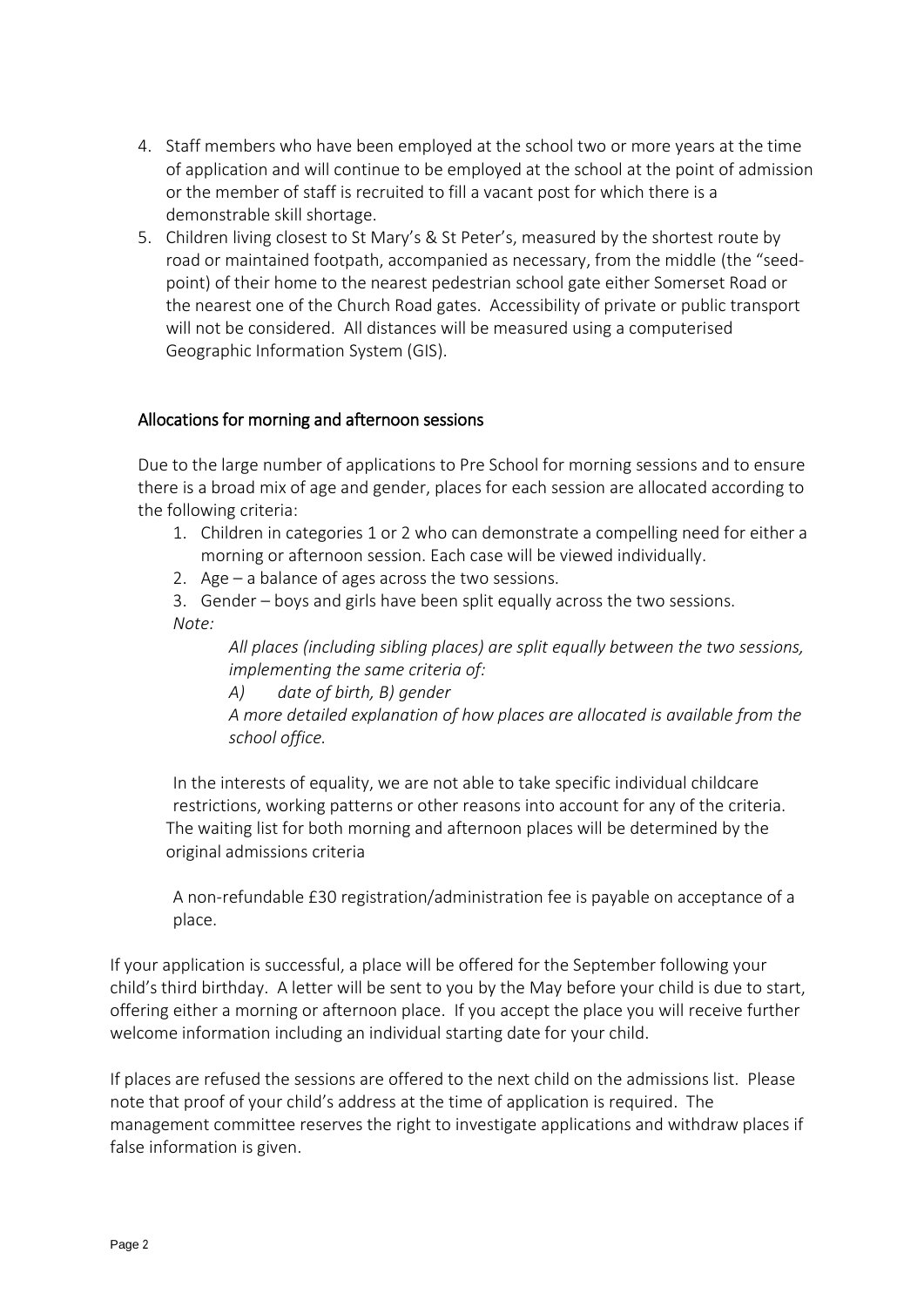# Funding and Fees

Each child is entitled to Early Education Funding (EEF) for up to 15 hours per week. Each term parents are required to sign a declaration form so that we can claim this for their child. We charge a fee because the number of hours each week the children attend the setting is greater than the number of hours each week EEF is claimed. The fee also contributes to regular provision of music and movement sessions by specialist teachers; trips to places of interest and visits from specialist speakers; provision of fresh fruit for snack time on a daily basis. The fees per term are £150.00. Parents are also asked to make voluntary contributions for cooking ingredients and some consumables. No child is ever excluded from any activity on the basis of whether a contribution is made.

The Management Committee reserves the right to review the fees in line with available funding. No refunds are made for non-attendance. One place per session free of charge is available if significant financial difficulty can be demonstrated. The offer of this place is at the discretion of the Management Committee.

As a registered charity we continuously fund-raise to enhance our provision and we expect parents to support the various activities throughout the year.

# Links with the main school

Close links exist between the Pre-School and main school. Pre-School children are, from time to time, included in some of the activities taking place in the main school.

Many parents of children in the Pre-School select St. Mary's and St. Peters School for the next stage of their child's education, recognising that the familiar surroundings support the transition. However, parents are equally free to select other schools. It should be noted that attendance at the Pre-School does not automatically guarantee a place at the main school. It is necessary to make a separate application to the main school and places are allocated according to the school's published admissions criteria.

# Policies

Our staff can explain our policies and procedures to you, copies of which are available on request. Our policies help us to make sure that we provide excellent quality of care and education.

# Safeguarding children

The Pre-School recognises its responsibilities for safeguarding and promoting the welfare of children. Our way of working with children and parents ensures that we are aware of any problems that may emerge and can offer support, including referral to appropriate agencies when necessary, to help families in difficulty.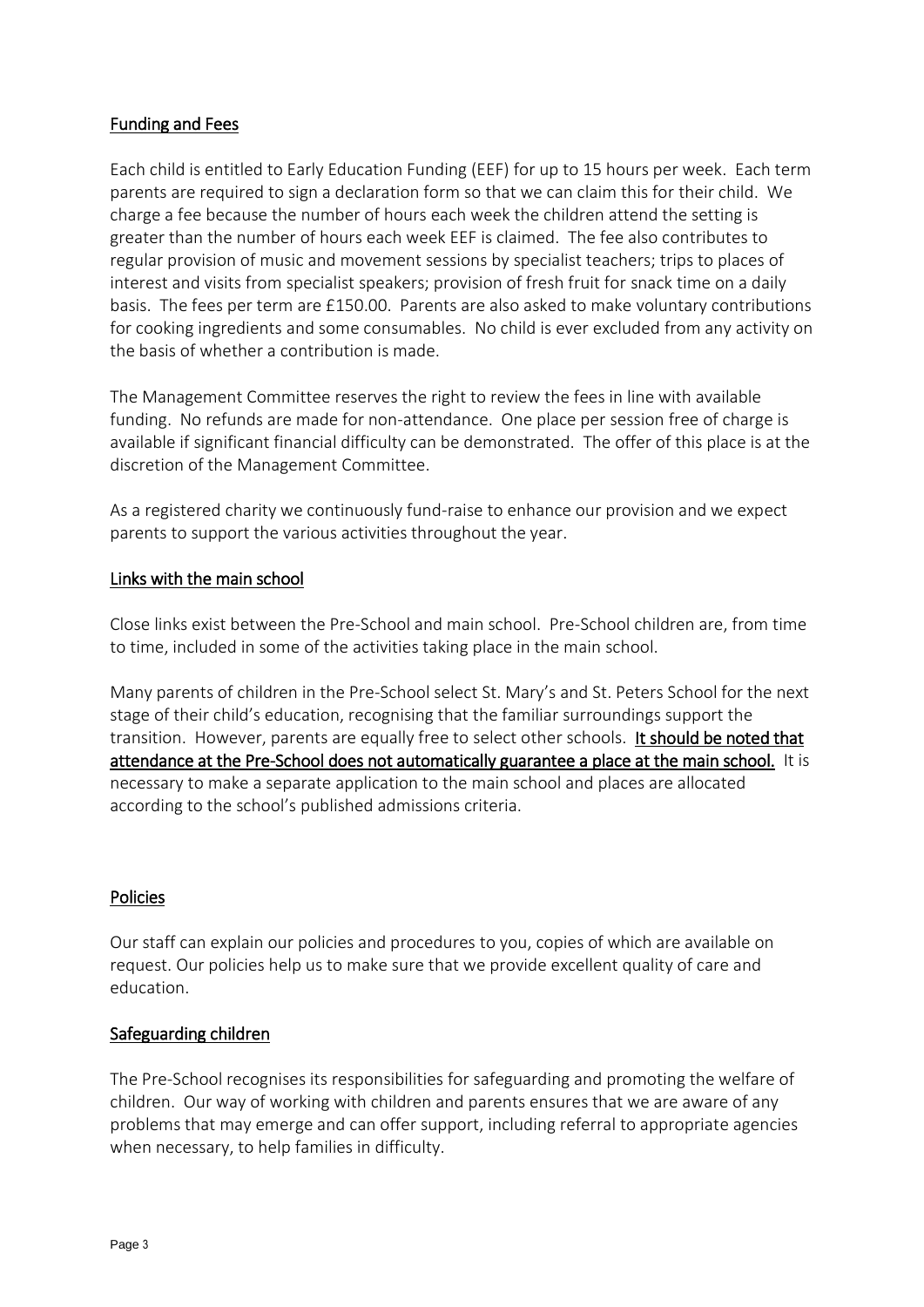# Our Curriculum

Our provision reflects the four principles of the Statutory Framework for the Early Years Foundation Stage (DfE 2017) (EYFS)

### *●A Unique Child*

Every child is a unique child who is constantly learning and can be resilient, capable, confident and self-assured.

### *●Positive Relationships*

Children learn to be strong and independent through positive relationships.

### *●Enabling Environments*

Children learn and develop well in enabling environments, in which their experiences respond to their individual needs and there is a strong partnership between practitioners, parents and carers.

### *●Learning and Developments*

Children develop and learn in different ways and at different rates. The framework covers the education and care of all children in early year's provision including children with special educational needs and disabilities.

# How we provide for learning and development.

There are seven areas of learning and development detailed in the EYFS framework that shape educational programmes in early year's settings. All areas of learning and development are important and inter-connected. Three areas are particularly crucial for igniting children's curiosity and enthusiasm for learning, for building their capacity to learn, form relationships and thrive. These are called the *prime* areas;

# *Communication and language development*



We give children opportunities to experience rich language environment; and to speak and listen in a range of situations

*Physical development* 



We provide opportunities for children to be active and develop their co-ordination, control and movement. We also help them to understand the importance of physical activity, hygiene, safety and to make healthy choices in relation to food.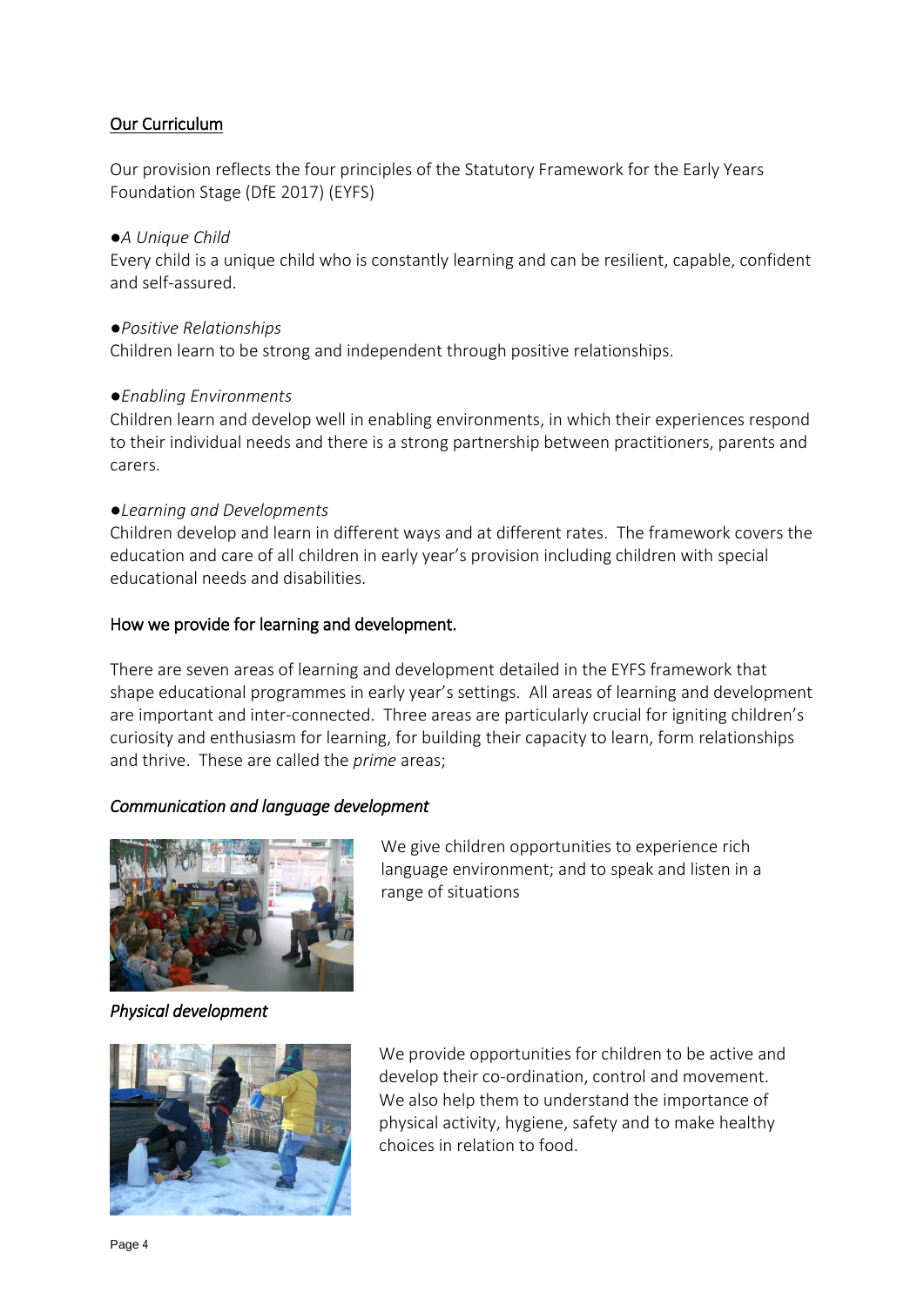#### *Personal, social and emotional development*



We help children to develop a positive sense of themselves and others; form positive relationships and develop respect for others; develop social skills and learn how to manage their feelings; understand appropriate behaviour in groups; and to have confidence in their own abilities.

The three prime areas listed above are strengthened by the following specific areas:

#### *Literacy*



The development of literacy involves encouraging children to link sounds and letters and to begin to read and write. Children have access to a wide range of books to ignite their interest and a learning environment with a range of listening and writing resources to promote understanding of the relationship between speech and print.

*Mathematics* 



*Understanding the world* 

We provide opportunities for children to develop an understanding of early mathematical concepts by integrating these into real life routines such as cooking and woodwork. We help children to develop skills in counting, understanding and using numbers, simple addition and subtraction and to describe shape, space and measure using mathematical language.



*Expressive arts and design* 

We help children to make sense of their physical world and their community through opportunities to explore, observe and find out about people, places, technology and the environment. We offer hands on opportunities to collect, examine, explore and experiment with natural materials.



We enable children to explore and play with a wide range of media and materials, as well as providing opportunities and encouragement for sharing their thoughts, ideas and feelings through a variety of activities in art, music, movement, dance, role-play, storytelling and acting and design and technology.